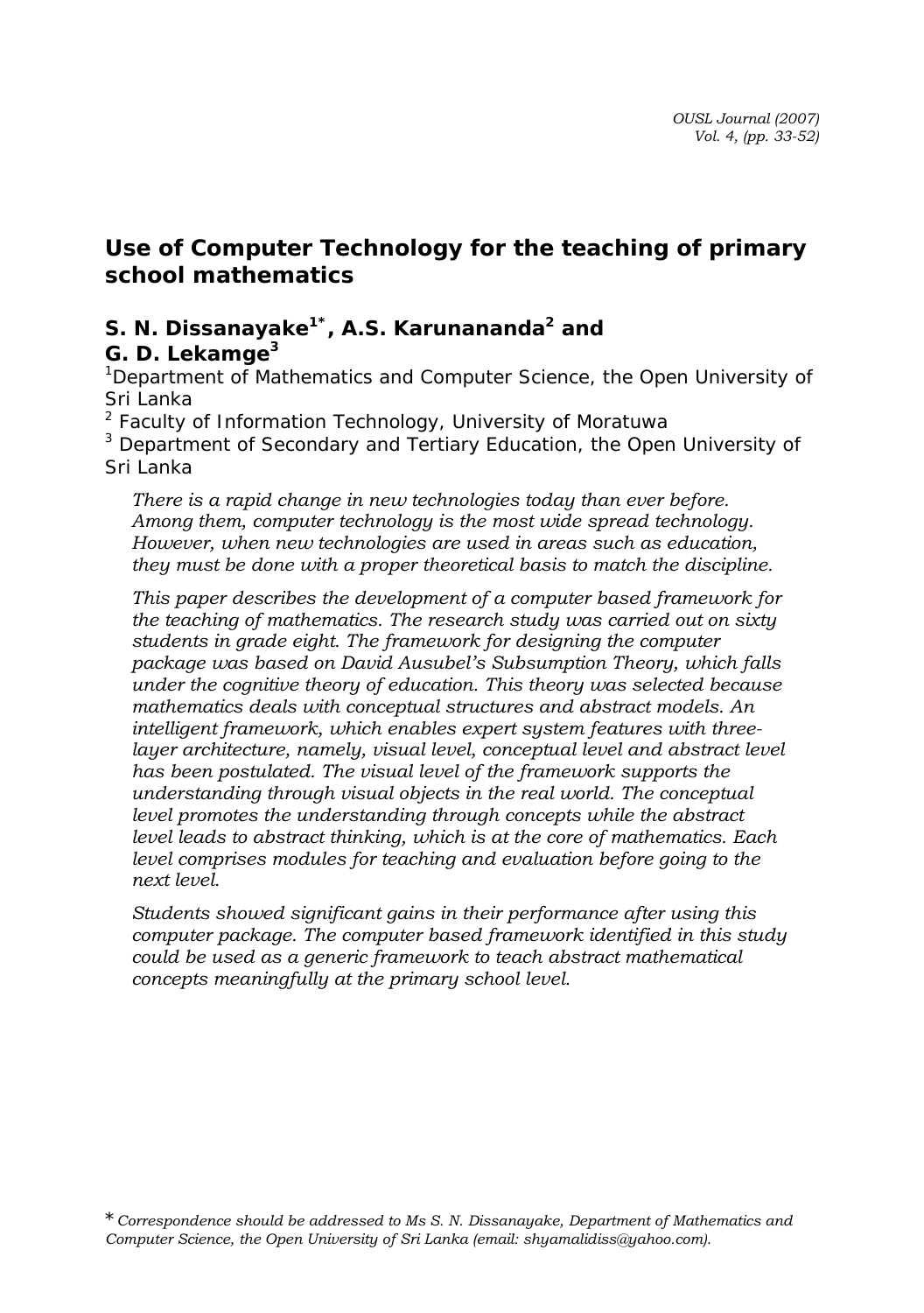# **Introduction**

A survey done on secondary education to study the key reasons for the downward trend of learning mathematics, revealed that at the early stages students are less familiar with fractions (Wijetilaka, 1992). The survey indicated that students have a very poor knowledge of

- distinguishing mixed fractions and common fractions
- conversion
- division by a fraction.

In view of this it is important to ensure correct learning of fractions at an early stage in our educational system. If this small error is not rectified at the lower grades it will affect not only the students but also adults at different times.

New Technologies are widely used in many day-to-day activities and have a tremendous impact on our lives. Among them computer technology is the most wide spread technology. However, when computer technology is used in areas such as education, it must be based on principles of teaching and learning.

In addressing the above, a framework for computer-based learning of mathematics was developed. For the development of the framework learning theories related to mathematics learning and Artificial Intelligence techniques were considered.

# **Research Objectives:**

The overall objectives of this research study are to:

- Study learning theories related to mathematics learning.
- Develop a framework for computer-based learning of mathematics.
- Evaluate the approach using the framework developed.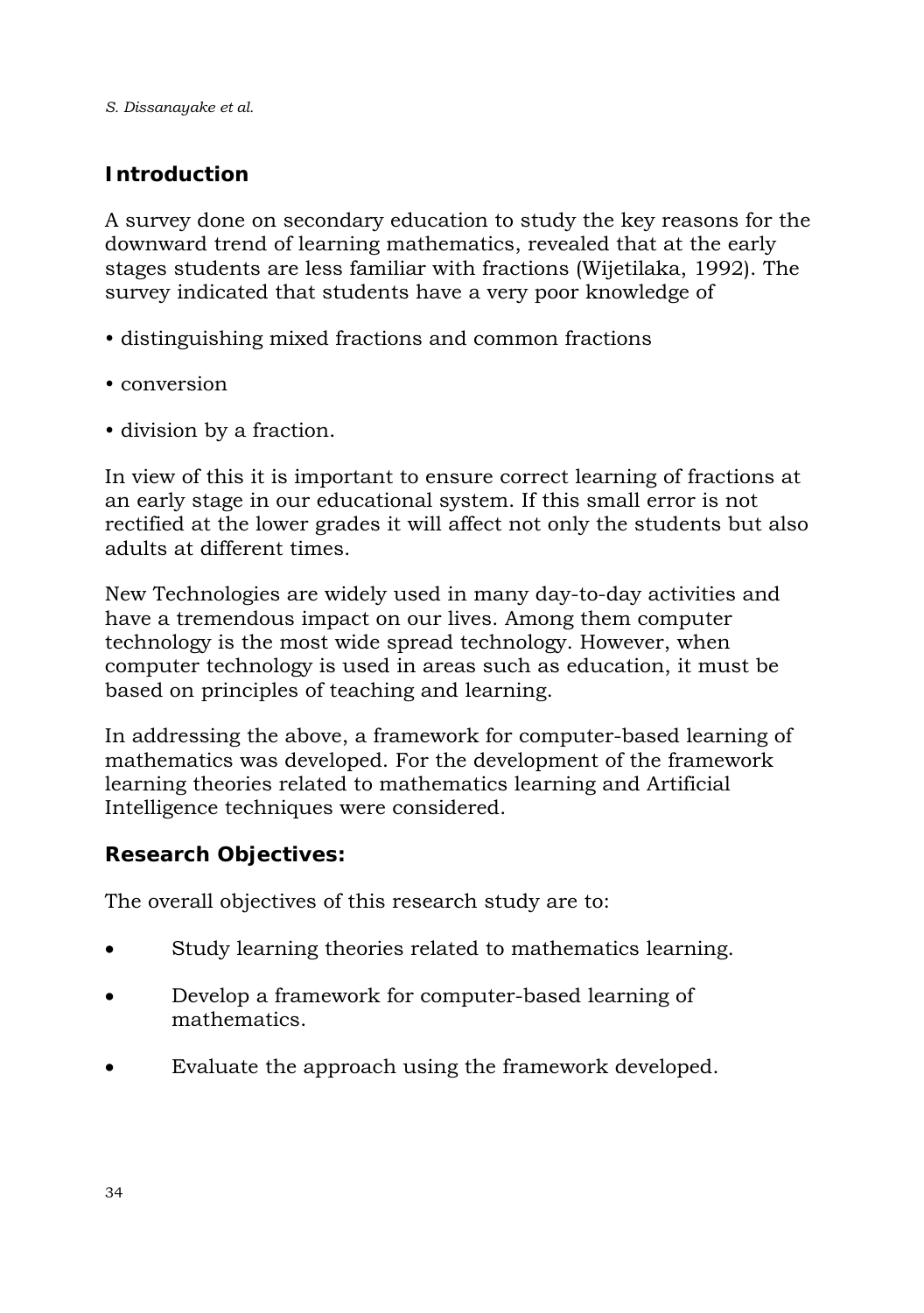# **Theoretical Framework**

This study is based on David Ausubel's Subsumption Theory (Ausubel, 1968) which states that "*the most important single factor influencing learning is what the learner already knows, follow this and teach accordingly".*

By exploiting Ausubel's Subsumption Theory, the following hypotheses were postulated in the following manner for the development of a computer-based system for mathematics. The hypotheses for this study are:

- 1. David Ausubel's theory can be exploited to develop an intelligent learning model.
- 2. This model can be developed as a generic framework for computer-based learning of mathematics.
- 3. The above framework of computer-based learning of mathematics can support problem solving ability in mathematics and abstract thinking.

# **Approach**

The development of a framework for computer-based mathematics learning is based on the intelligent learning of Artificial Intelligence (Schuter, 1990 pp. 25) and the learning theories of education that support mathematics learning. Intelligent learning is the function of teaching that can be performed by a computer program where there will be interaction in both ways.

Learning theories are classified into three basic theories, namely the behaviorist theory, cognitive theory and the constructivist theory. Behaviorists argue that learning results in changes in the learner's behavior as a result of learning and focuses on the output of the learning process. Cognitivists believe that learning occurs when learners are able to add new concepts and ideas to the existing cognitive structure by recognizing a relationship between ideas that they already know and what they are learning and thereby focusing on the input of the learning process. Constructivists consider that all learners construct their own perspective of the world, through individual experiences and schema. Constructivism focuses on constructing the learner to problem solving in ambiguous situations.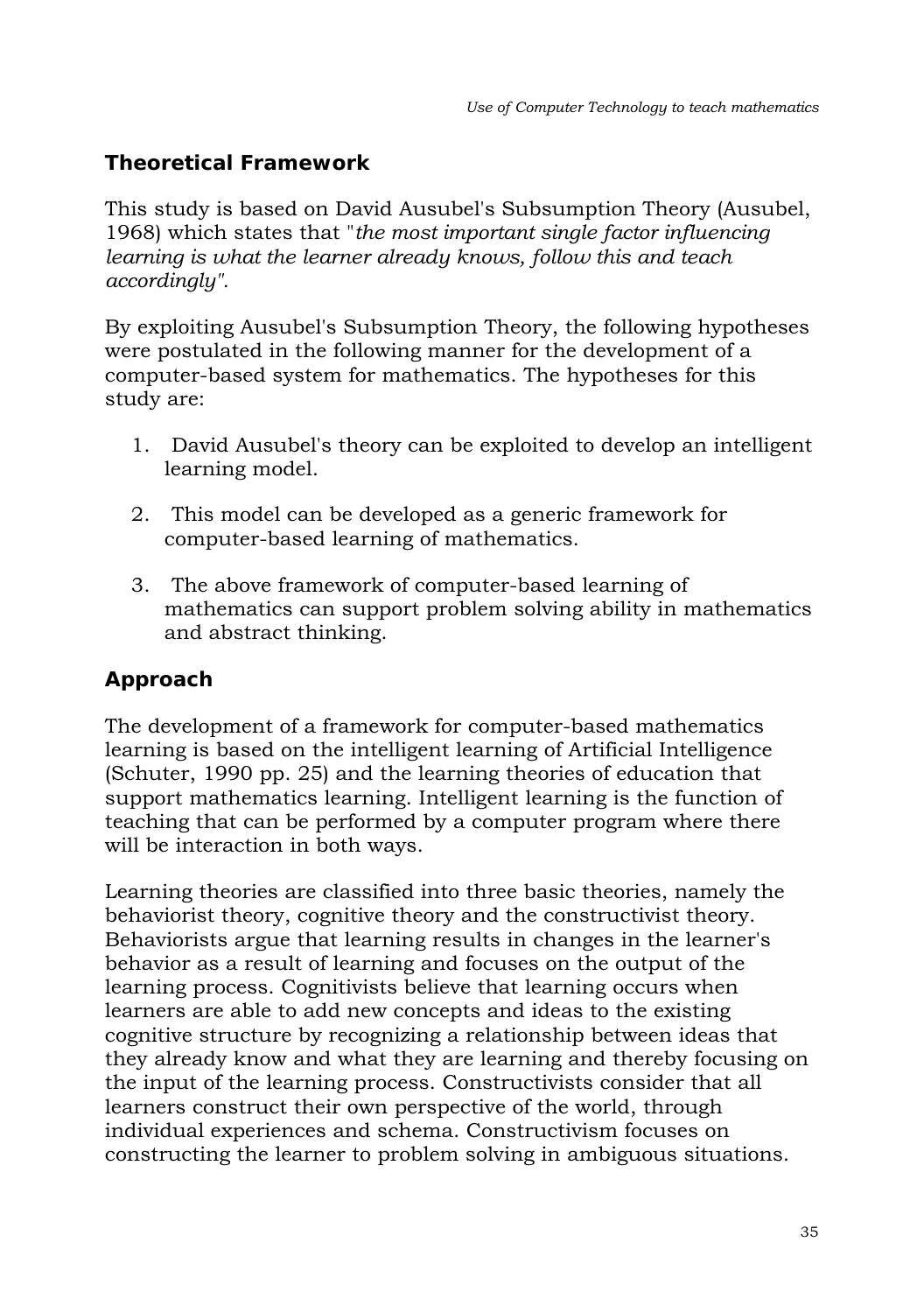Since mathematics falls under cognitive theory of education, David Ausubel's Subsumption Theory has been selected for this study. This theory has been selected since mathematics deals with step by step procedures in conceptual structures and abstract models. Therefore what the learner already knows is very crucial for learning as stressed by Ausubel.

According to the literature available there is very limited research based on Ausubel's Subsumption Theory for the development of a computer-based learning system for mathematics. So this research study will investigate whether this learning approach has any impact on learning mathematics.

### **The Design model**

By exploiting the above, an intelligent framework was designed. The three-layer architecture, namely, visual level, conceptual level and abstract level has been postulated to enable expert system features (Figure 1). The visual level facilitates the understanding through visual objects in the real world. The conceptual level helps the learner to understand through concepts while the abstract level leads to abstract thinking. Each level comprises modules for teaching followed by an evaluation before going on to the next level. A special feature of the system is that the levels are restricted, as going back in the process of manipulation from abstract level to visual level.



**Figure 1.** The Input-Process-Output scenario of the system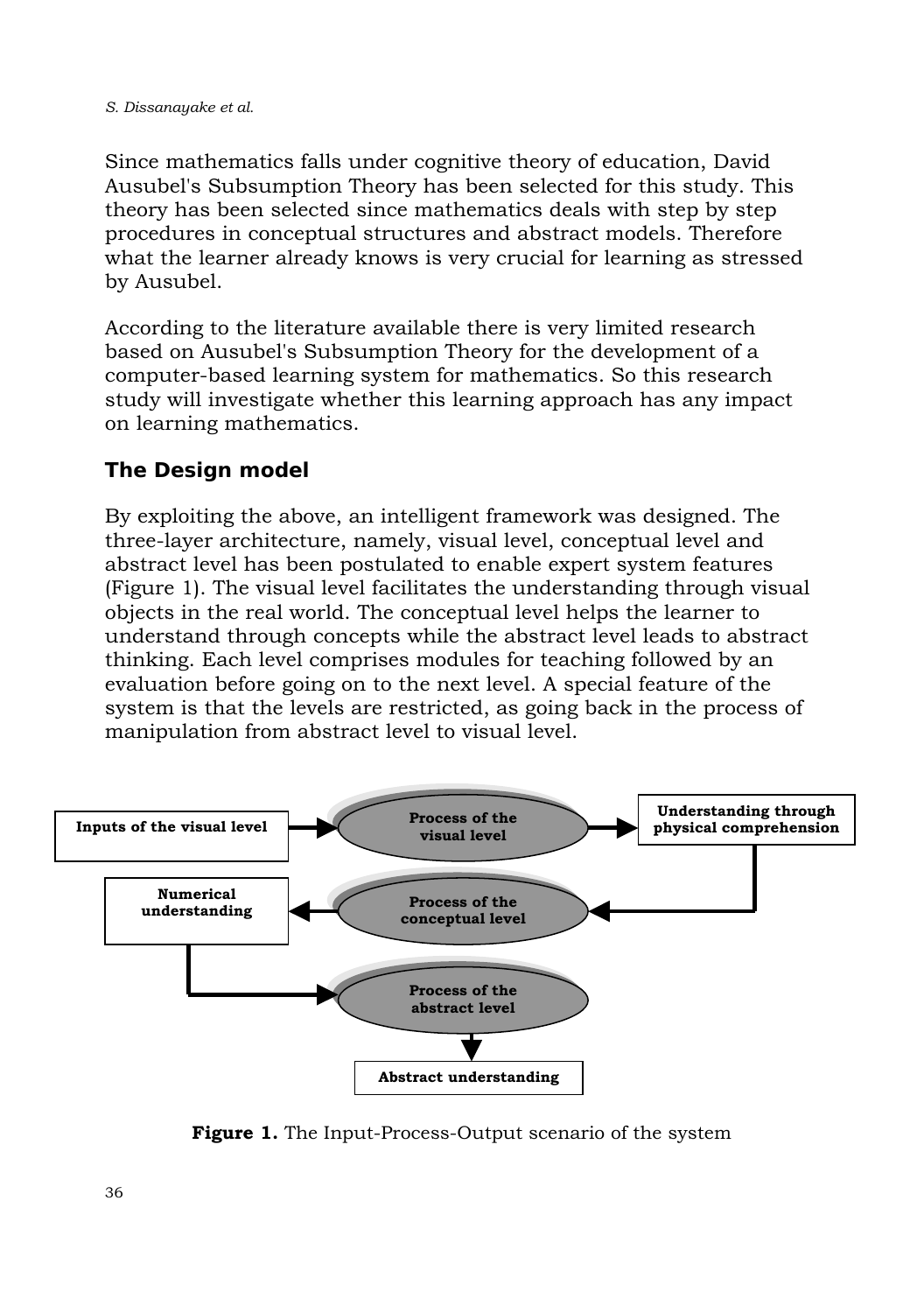The architecture of the proposed system is given in Figure 2.



**Figure 2.** The architecture of the proposed system

# **Visual level**

At the visual level there are two components. One being the visual manipulation module, where system-user interactions take place, and the other being the evaluation module. The main aim of this level is to introduce visuals regarding fractions to enable the user to understand the basic concept of mathematics.

# *Visual manipulation module*

This is the initial stage where a user interacts with the system. In the visual manipulation module there are several models as in Figure 3. In each model the system forwards the questions in the form of visuals and the user gives the answer. There are several ways to answer these questions.One way is for the user to click on the answer buttons given. Another way is to highlight the visuals with the help of the mouse, or place the visual in a specific answer box provided. In all three cases,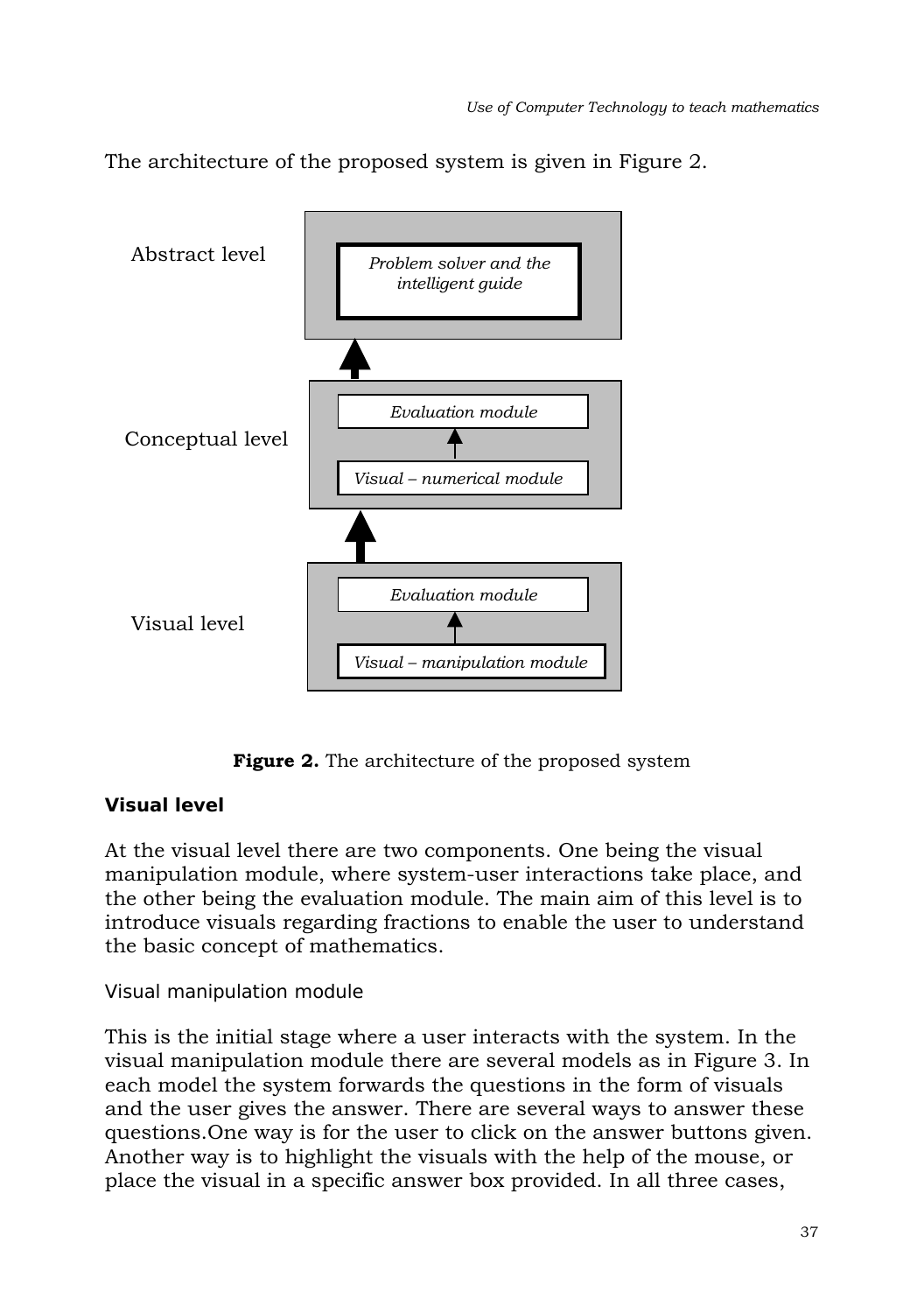

**Figure 3.** The main menu of the visual level

depending on the accuracy of the answer the system allows the user to proceed to the next model or attempt a re-trial. The user answers the questions with the knowledge acquired about the visuals. So, this level complies with exploiting of Ausubel's theory. According to the accuracy of the answer, the system allows the user to proceed or attempt again.

The manipulation of the model is illustrated by Figure 4.



**Figure 4.** Study cycle among modules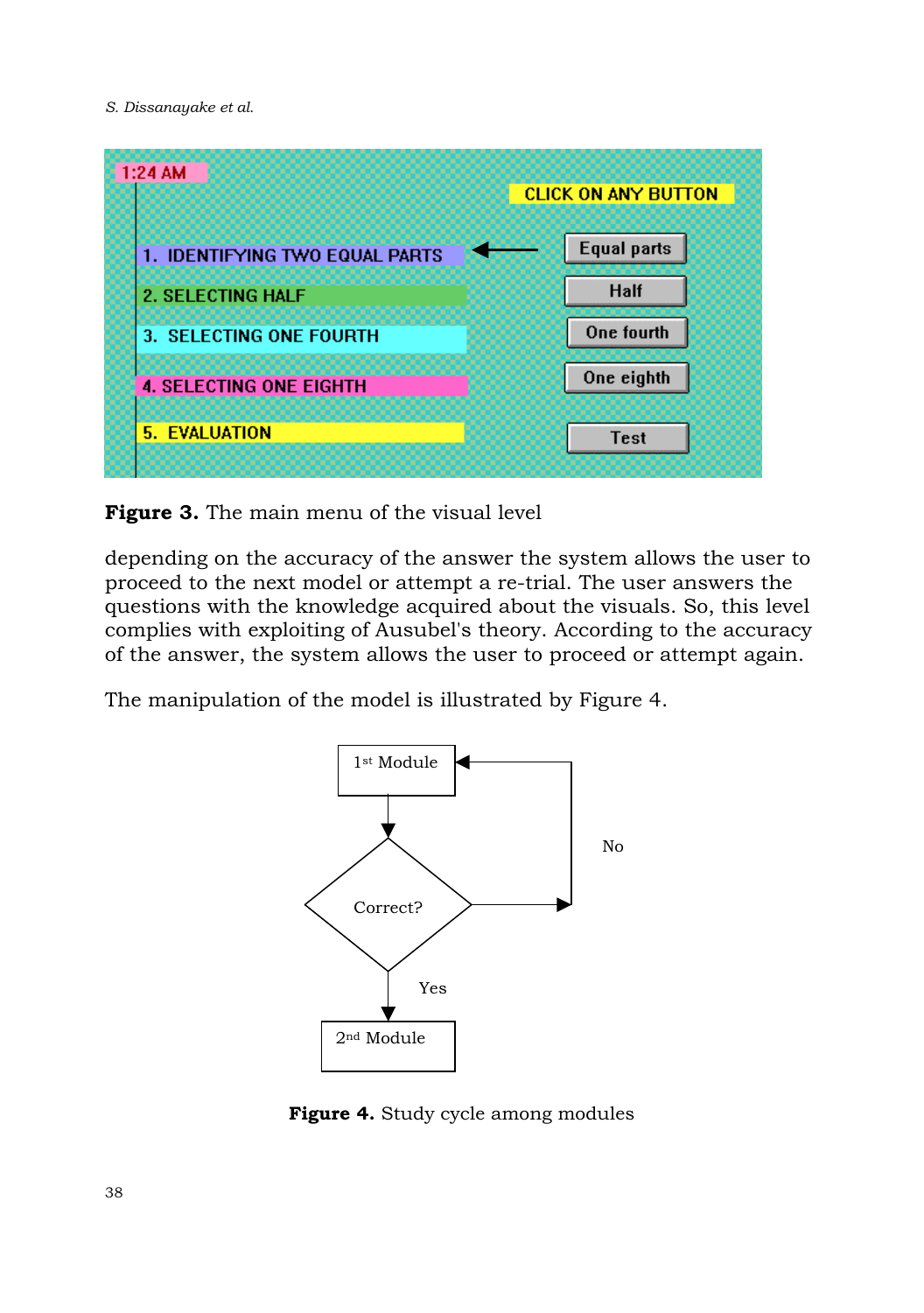#### *Evaluation module of the visual level*

When the user completes the above module successfully, the user comes to the evaluation module, where the system informs the user of the progress of study. According to the answer given by the user the system instructs the user to follow the instructions at the next level or attempt. The evaluation is an intelligent feature of the system.

### **Conceptual level**

The second level of the designed model is the conceptual level. Similar to the visual level there are two components one being the visualnumerical module and the other the evaluation module. Since the visual level is the known knowledge to the user at this stage this level also complies with Ausubel's Theory.

#### *Visual-numerical module*

At this stage the user has some knowledge about the concepts depicted by the visuals as outputs from the visual level. The second interaction with the system takes place at the visual-numerical module. Here the system poses questions in the form of visuals, and instructs the user to give the answer which gives the same sense that is given by numbers. The output will be the numerical understanding of the concept.

### *Evaluation module of the concept level*

When the user completes the visual-numerical module successfully the user is directed to the evaluation module. At this stage the system poses a question and instructions on how to submit the answer. So at each point if the user gives an incorrect answer the system gives more guidance to the user to submit the correct answer. This procedure is continued until the final answer is obtained. Giving the accuracy of the answer and providing guidelines to the user are the intelligent features at this level.

### **Abstract Level**

At the final or the abstract level, the main mechanism is to give knowledge of problem solving only with numbers. For this purpose there is a problem solver and an intelligent guide.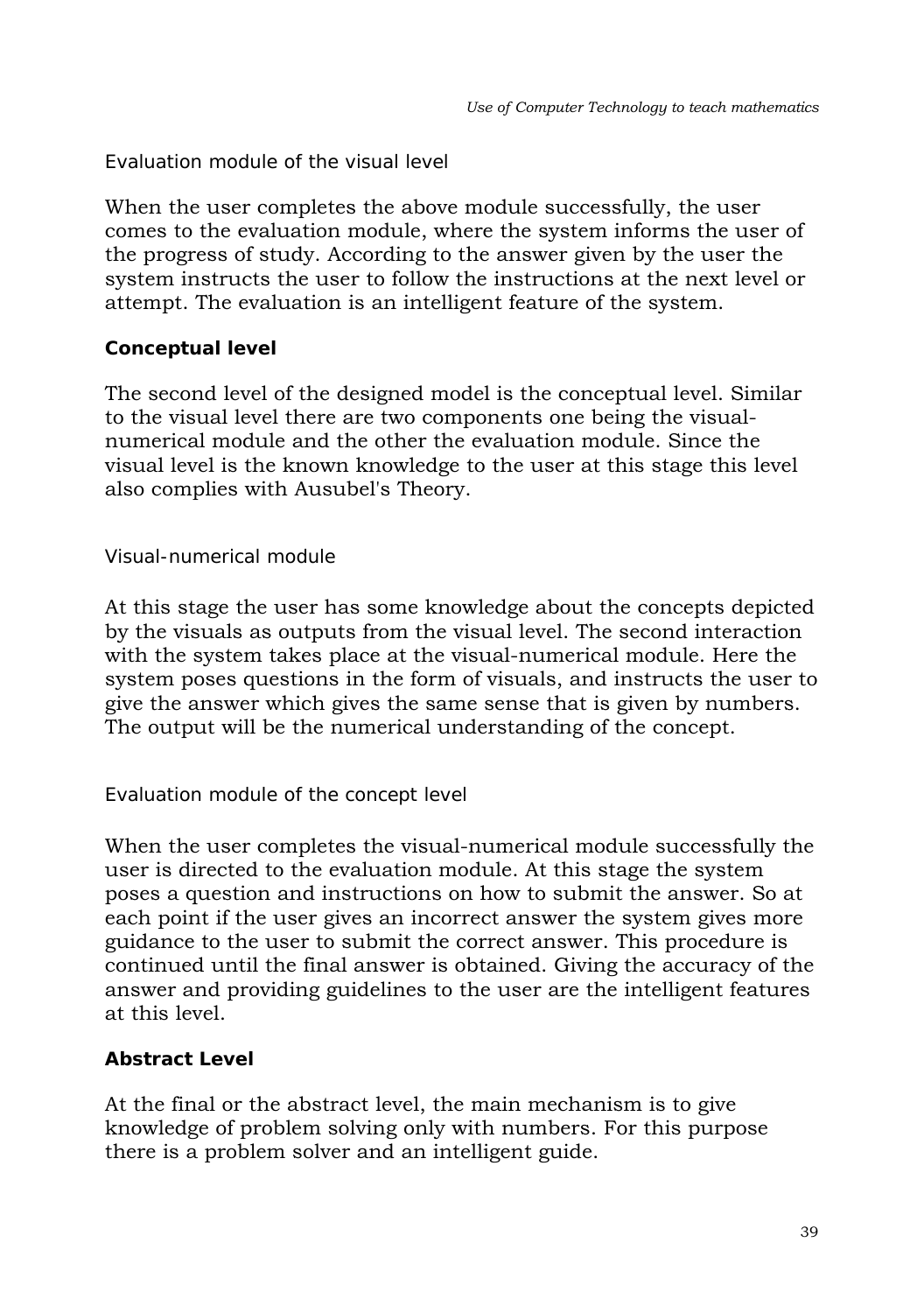#### *The Problem solver and the intelligent guide*

When a user reaches this level the necessary idea about a concept in mathematics is acquired. So at this final stage the system poses questions that involve problem solving only with numbers. The intelligent guide gives instructions to the user under the step by step procedure with the accuracy of the answer. If the user gives the correct answer, the intelligent guide will instruct the user to follow future models, otherwise, it will give the user a chance to attempt a re-trial. The feedback for answers and the instructions given to obtain the correct answer after completing the first attempt are the intelligent features of the intelligent guide at the abstract level. The final output is the ability to deal with any complicated problem in an abstract manner. When a user comes to this level the system restricts the user from going back in the process from abstract level to visual level because the main aim of the system is to deal with an abstract manner without using visual comprehension.

The study cycle attached to each level of the system is graphically shown in Figure 5.



**Figure 5.** The study cycle behind each level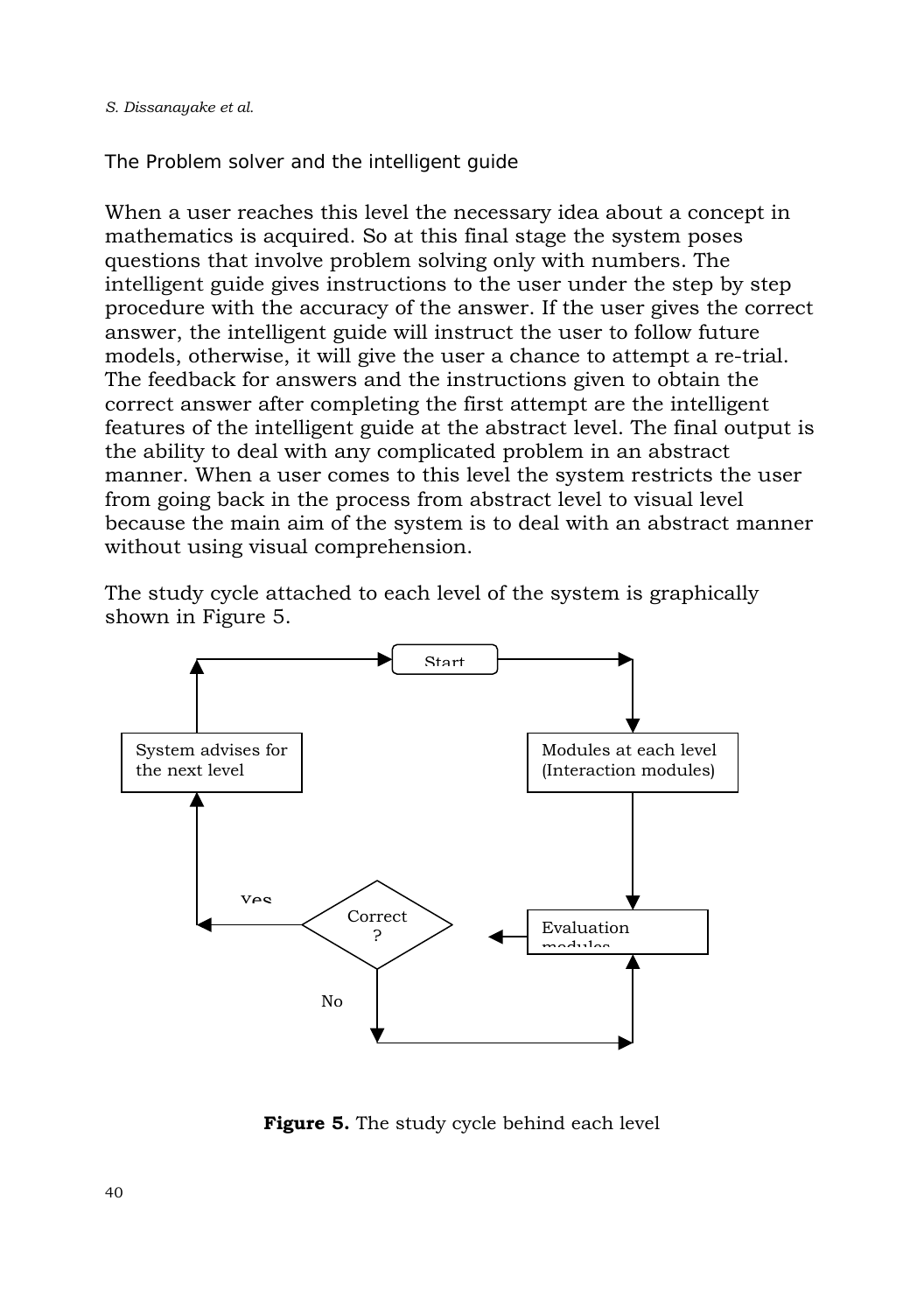# **Implementation of the system**

### **Visual level**

After completing the visual manipulation module the evaluation module, evaluates the user by posing a question related to what the user has already learned (Figure 6). If the user clicks on the correct answer button the system allows the user to proceed to the next level, the conceptual level. If the user provides an incorrect answer the system explains the reasons for the incorrect answer and allows the user to try the question again. The indication of the accuracy of the answer and the instructions given to rectify the incorrect answer are the intelligent features of this module.



Figure 6. An evaluation module of the visual level

### **Conceptual level**

The main aim of this level is to convert the visual ideas into numbers. This task will be carried out by the visual-numerical module and the evaluation is done by the evaluation module. These are the two main components at the conceptual level. The implementation procedure of the two modules are given below (Figure 7).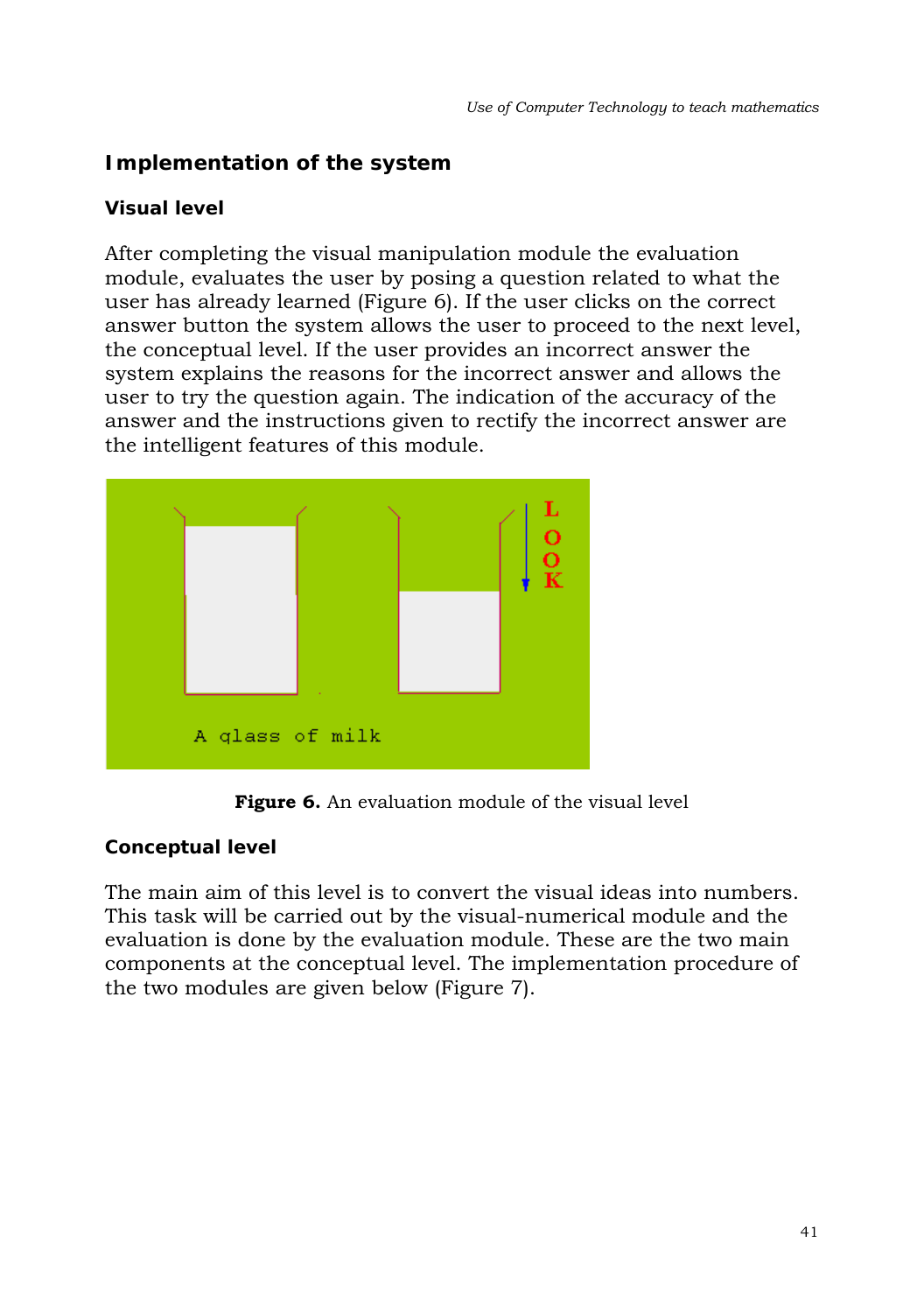| <b>1. CONVERSION TO FRACTIONS</b>         | <b>Numbers</b>          |  |
|-------------------------------------------|-------------------------|--|
| 2.FRACTIONS                               | <b>Fractions</b>        |  |
| 3. EQUIVALENCE OF FRACTIONS               | Equivalance             |  |
| <b>4. DECIMALS CONVERTED TO FRACTIONS</b> | <b>Decimals</b>         |  |
| <b>5.MIXED AND COMMON FRACTION</b>        | mixed & common fraction |  |
| <b>6. ASSESSMENT</b>                      |                         |  |

**Figure 7**. Main menu of the conceptual level

#### *Visual-numerical module*

At the initial stage the visual-numerical module gives a summary of the visuals that were in the visual level and a conversion to numbers. By this introduction the user will gain an idea of how the visuals are represented by numbers and the names given to them in the mathematical form (Figure 8). Then this module poses questions, to the user. To answer these questions the user has to insert the answer in the box provided with the help of the keys. According to the accuracy of the answer the user will come to the evaluation module, otherwise there will be a re-trial.



**Figure 8**. A module from the conceptual level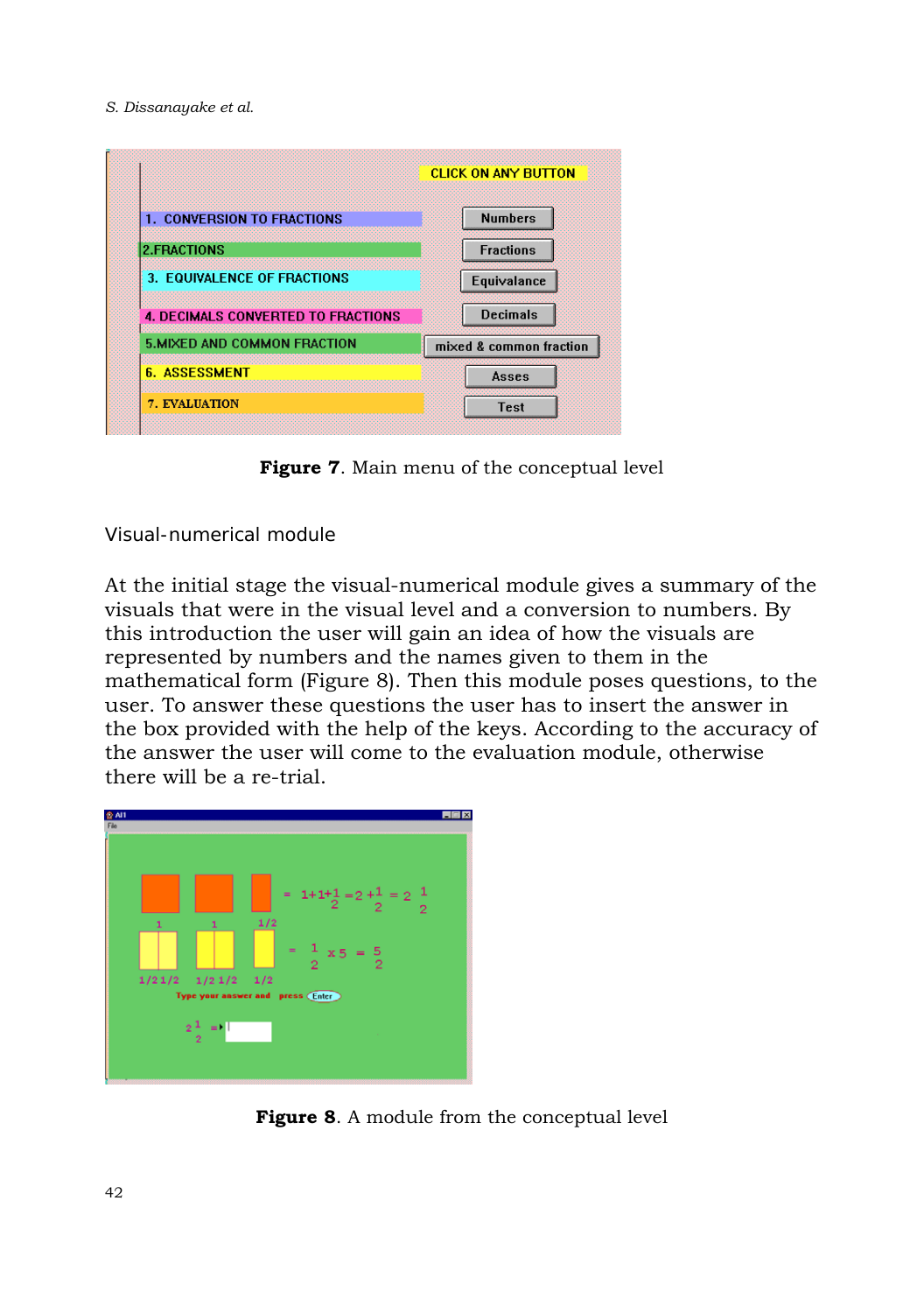*Evaluation module of the conceptual level* 

The evaluation module evaluates the user by forwarding a question regarding the area that was under consideration by the above module. The user has to insert the answer in the box provided. If the answer is correct the evaluation module will instruct the user to follow the instructions at the next level, the abstract level. On the other hand if the answer is incorrect the user can try again. At the re-trial, when the new answer is given in the answer box the previous answer will be deleted automatically (Figure 9).





### **Abstract level**

When a user comes to this level most of the fundamentals that the user must gain at the visual level and the conceptual level are completed. At this stage the system will introduce the extensive problem solving procedure by the problem solver and help to solve the problem is given by the intelligent guide (Figure 10). At this level there will be only numbers and no visual aids. Another special feature is that when a user comes to this level the system will impose restrictions against going back in the process from abstract level to visual level. This is because the main aim is to improve the abstract thinking of the user when dealing with mathematics.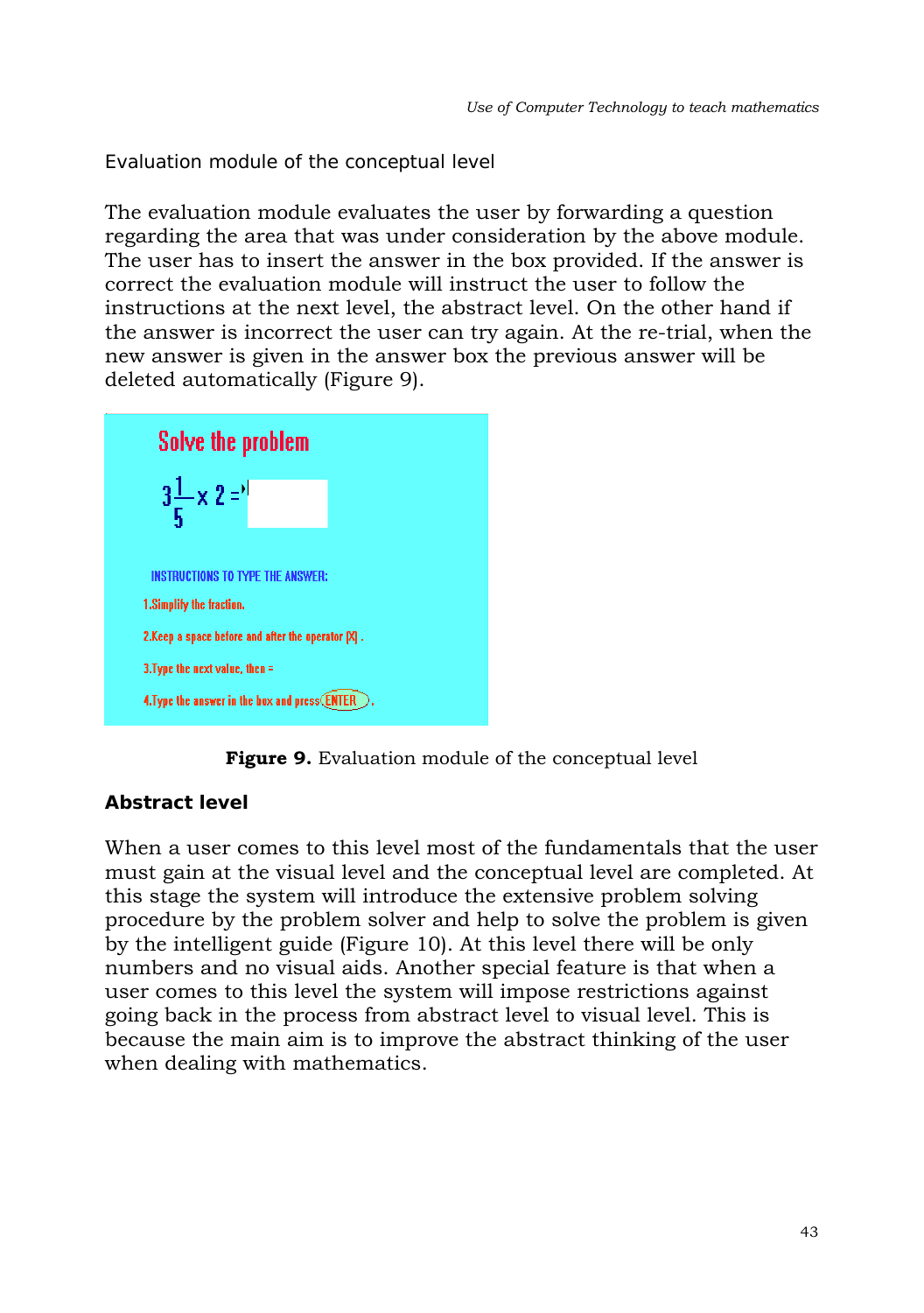|                                      | <b>CLICK ON ANY BUTTON</b> |  |
|--------------------------------------|----------------------------|--|
| <b>1.DETAILS OF THE ACTIVETIES</b>   | <b>Details</b>             |  |
| 2. ACTIVITY 1                        | Act 1                      |  |
| 3. ACTIVITY 2                        | Act 2                      |  |
| 4. ACTIVITY 3                        | Act 3                      |  |
| <b>5.GENERAL FORM OF THE PROBELM</b> | Problem [optional]         |  |
| <b>6. THE END</b>                    | End                        |  |

**Figure 10.** Main menu of the abstract level

#### *Problem solver*

The problem solver will introduce the most general problem regarding to some area of mathematics. Then with certain conditions it will be broken down into a number of activity models.

- The first activity will be the simplest form of the general problem.
- The second activity will be more complex than the first activity.
- The third activity will be the general form of the problem.
- So when the user completes the first activity and the second activity the user is fully aware of proceeding to the general form of the problem which will be the third activity.

#### *Intelligent guide*

The intelligent guide helps the user to carry out the activity models through a step by step procedure (Figure 11). According to the accuracy of the answer given by the user the intelligent guide will instruct the user to follow the next step or go for a re-trial. This will continue until the user obtains the final answer.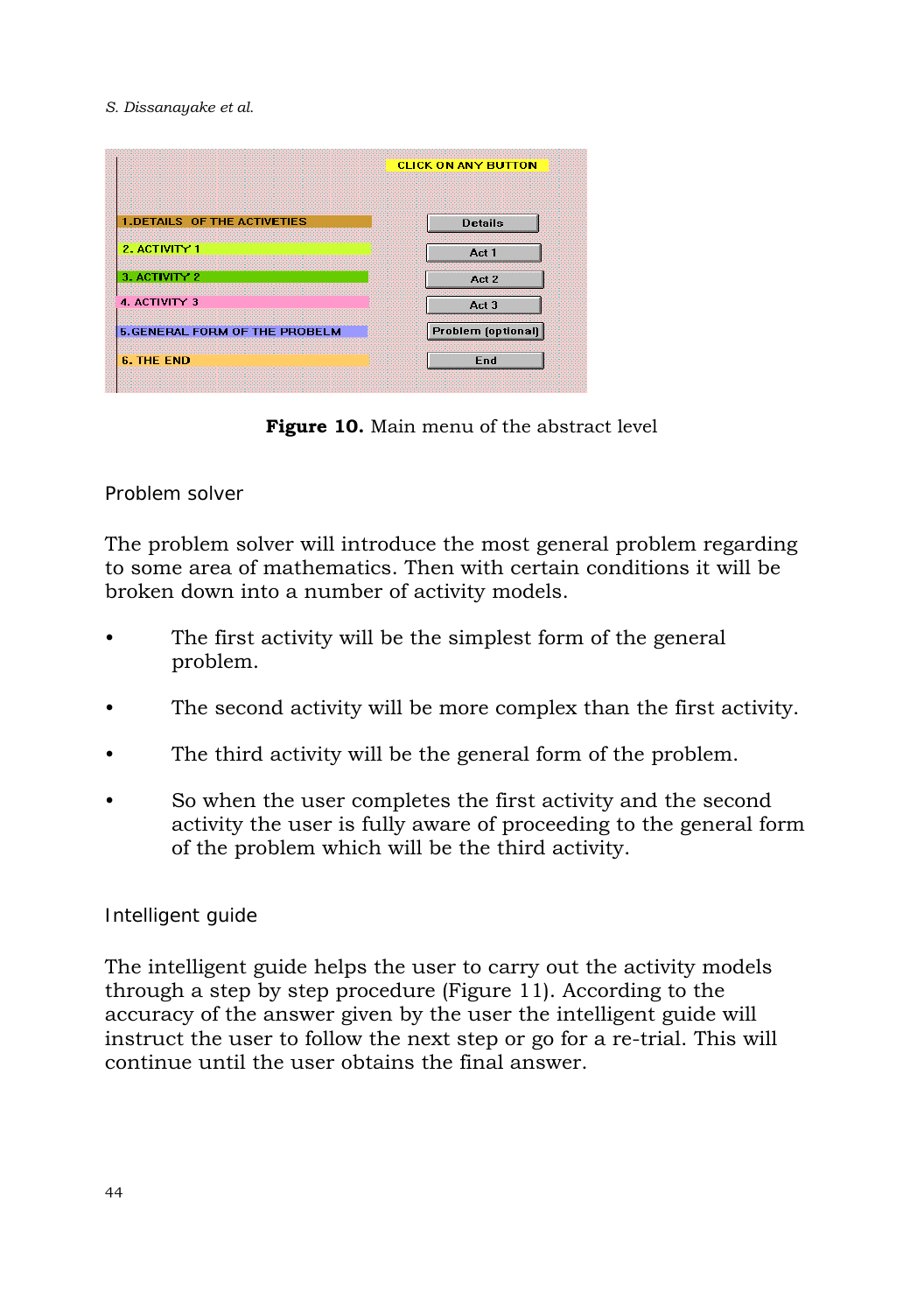

Figure 11. An evaluation module of the abstract level

### **Method**

The target group was grade eight students and they were split into Group X and Group Y. The experiment control consists of three stages. These were named as stage 1, stage 2 and stage 3. The tests given to the students at the three stages were labeled as test 1, test 2 and test 3. At all three tests the time was recorded and marks were given for the steps taken to solve the problem.

### **Assumptions made in the experiment setup**

The assumptions made in order to carry out the proposed experiment design are listed below.

- All students in the two groups are equally competent in using computers.
- The three tests given at the three stages are of equal standard.
- Each test paper contained four problems regarding division of fractions.
- Time duration is thirty minutes to workout each test paper.
- The time given to each group to use the system was one hour.

Stage 1: Groups X and Y were taught to solve problems regarding fractions by the traditional teaching methods. To test there pre knowledge about fractions test 1 was given to both groups.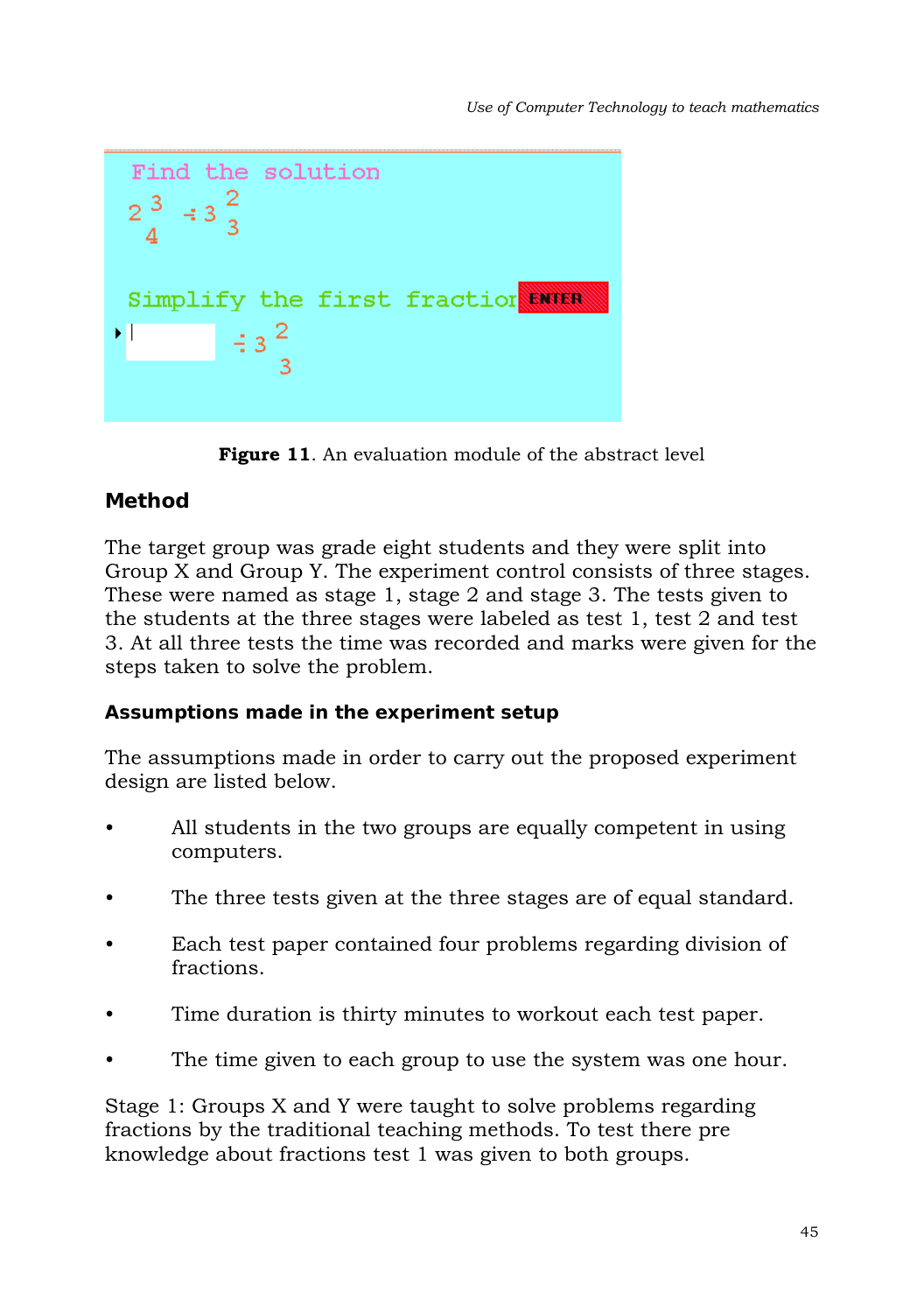Stage 2: Group X was allowed to interact with the system and Group Y was not allowed to interact with the system. Both groups were retested with test 2.

Stage 3: Group Y was given the opportunity to interact with the system. Then both groups were tested with test 3. At this stage both groups had interacted with the system. The performance of the two groups were noted before and after using the system. The test papers given at the three stages are given in Appendix A. The three stages of the experiment above are summarized in the Table 1.

| Test paper<br>No. | Group X | Group Y | Outcome               |
|-------------------|---------|---------|-----------------------|
| Test paper 1      | $\star$ | $\star$ | To test the pre-      |
|                   |         |         | knowledge.            |
| Test paper 2      |         | $\star$ | To observe the effect |
|                   |         |         | on Group X.           |
| Test paper 3      |         |         | To observe the effect |
|                   |         |         | on Group Y.           |

**Table 1.** Summary of the experiment

\*- Before interacting with the system.

√**-** After interacting with the system.

So by the performance of test 3 a measurable effect of the developed system with a comparison of performance at tests 1 and 2 (X performance) and also with tests 1 and 3 (Y performance) can be obtained.

# **Findings and Discussion**

Table 2 gives the summary of the scores of the two groups expressed as percentages. Considering the performance of the two groups after interacting with the system, Group X has an increase of 30% (54.3- 24.3) and Group Y also has an increase of 30% (51.5-21.4) in problem solving ability regarding fractions.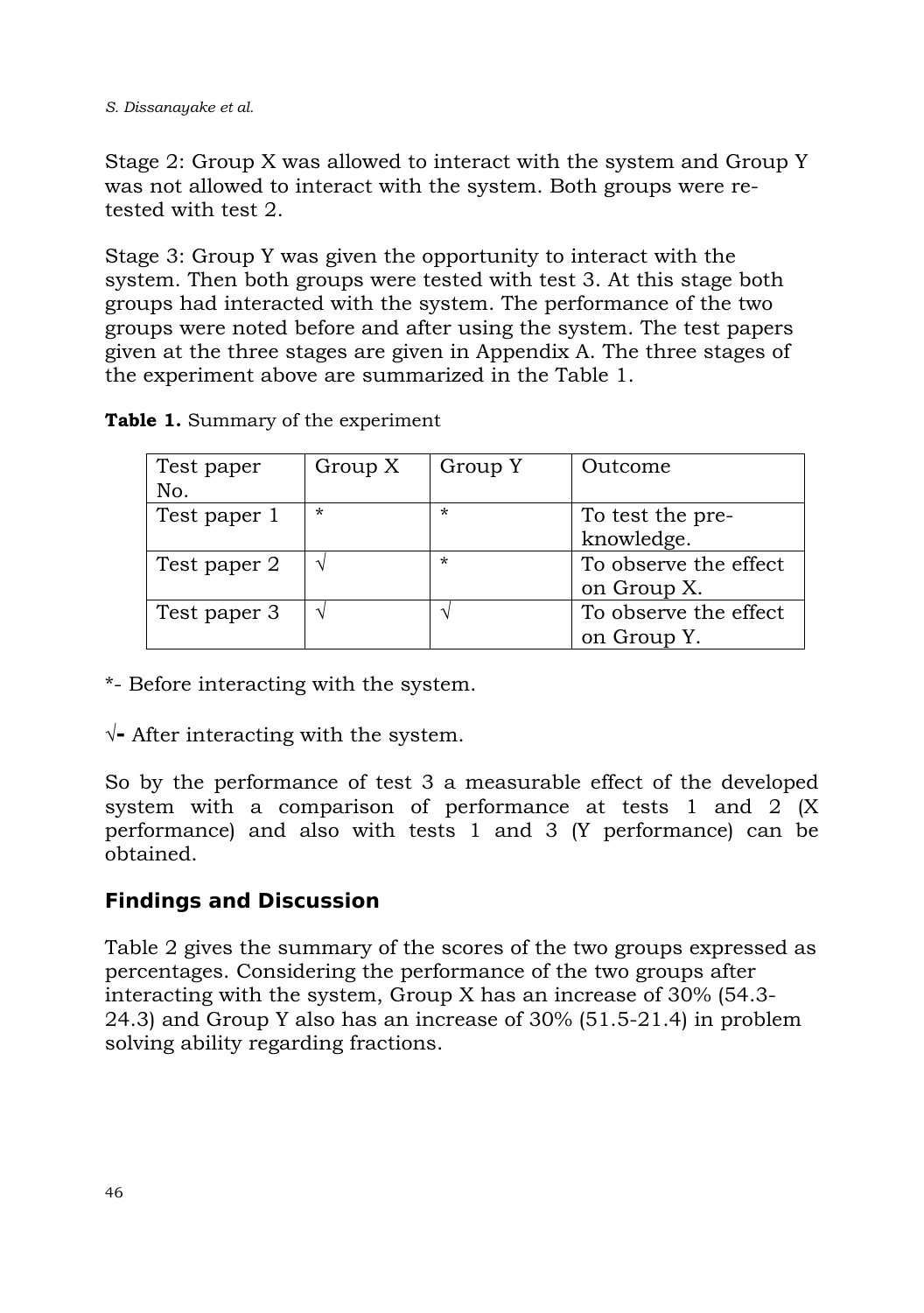|         | Stage 1:                    | Stage 2:                                                          | Stage 3:                       |
|---------|-----------------------------|-------------------------------------------------------------------|--------------------------------|
|         | Without using the<br>system | Group X used the<br>system & Group<br>Y did not use the<br>system | Both groups used<br>the system |
| Group X | 24.3 %                      | 52.6 %                                                            | 54.3%                          |
| Group Y | 21.4 %                      | 21.4 %                                                            | 51.5%                          |

**Table 2.** Correct answers as percentages at each stage

By the above comparison which is illustrated by Figures 13 and 14, it is clear that the student numbers have decreased in the mark range of 0-20 after interacting with the system. Similarly, taking into account other marks ranges such as 20-40 and 80-100 the student numbers have increased. Figure 13 represents the performance of the target groups as an intermediate stage.





**Figure 13.** The performance of students at stage 2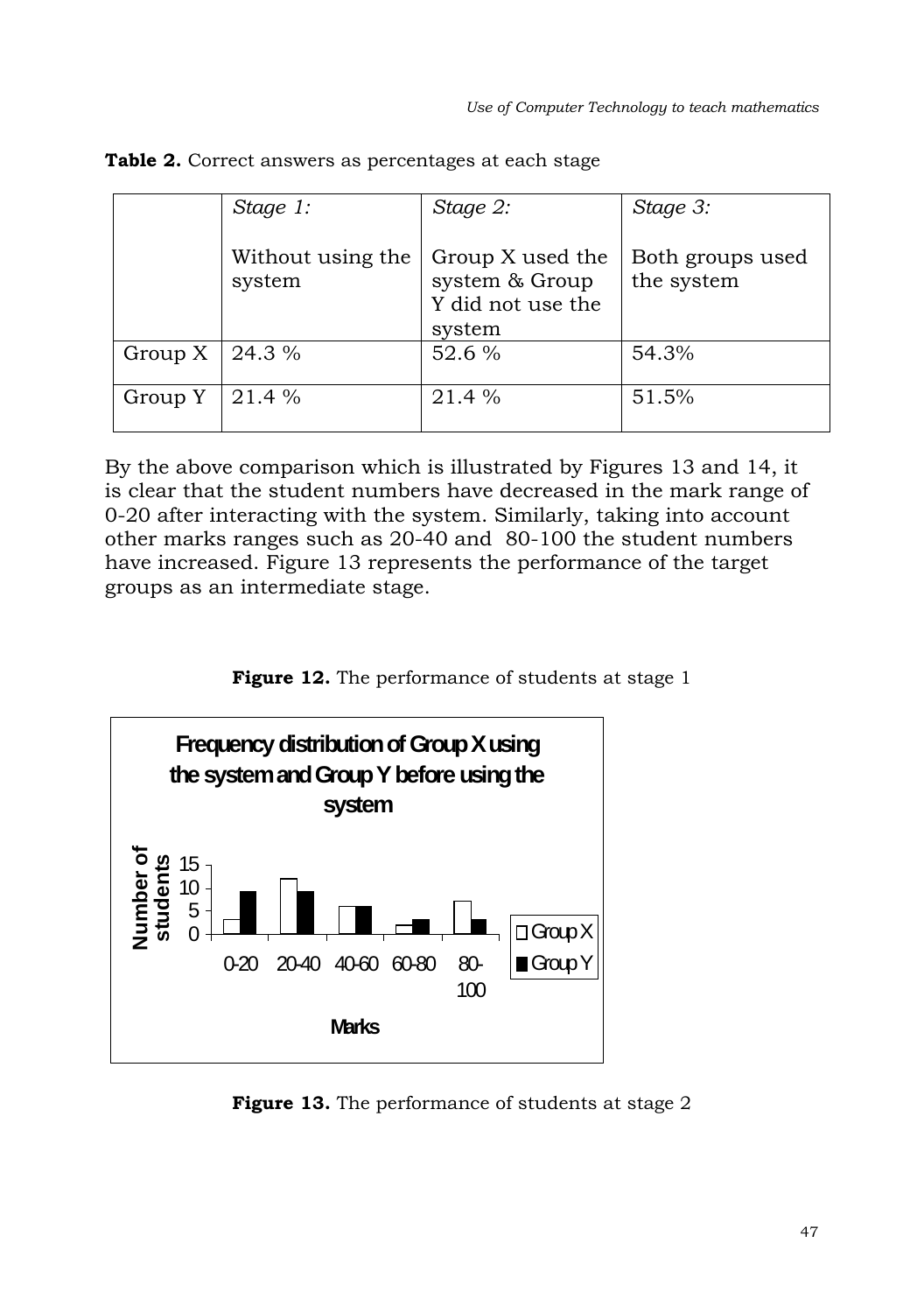

**Figure 14.** The performance of students at stage 3

After interacting with the system the student number in Group X within the mark range of 0-20 has reduced by 4. Two of the students have gained marks to enter the range of 20-40 and the other two students obtained marks to enter the range 40-60.

It was also noticed that two students who were earlier in the mark range of 60-80 have gained marks to enter the range 80-100.

Analyzing, the data of student numbers of Group Y after interacting with the system it is revealed that student numbers have reduced within the marks range of 0-20 by 4 and have moved to the 29-40 range, 40-60 range and 60-80 range respectively. The marks of one student of the 60-80 range has moved to 80-100 range.

Another factor that was noticed from the data collected was that students who have scored 80-100 at the first stage have taken less time to complete the tests.

All these factors indicate that the students have gained better knowledge of how to solve problems regarding division of fractions using computer-based learning compared to the traditional learning methods used in schools.

If there were more multimedia features like sound and more animation, this system would have been more attractive to the students. It was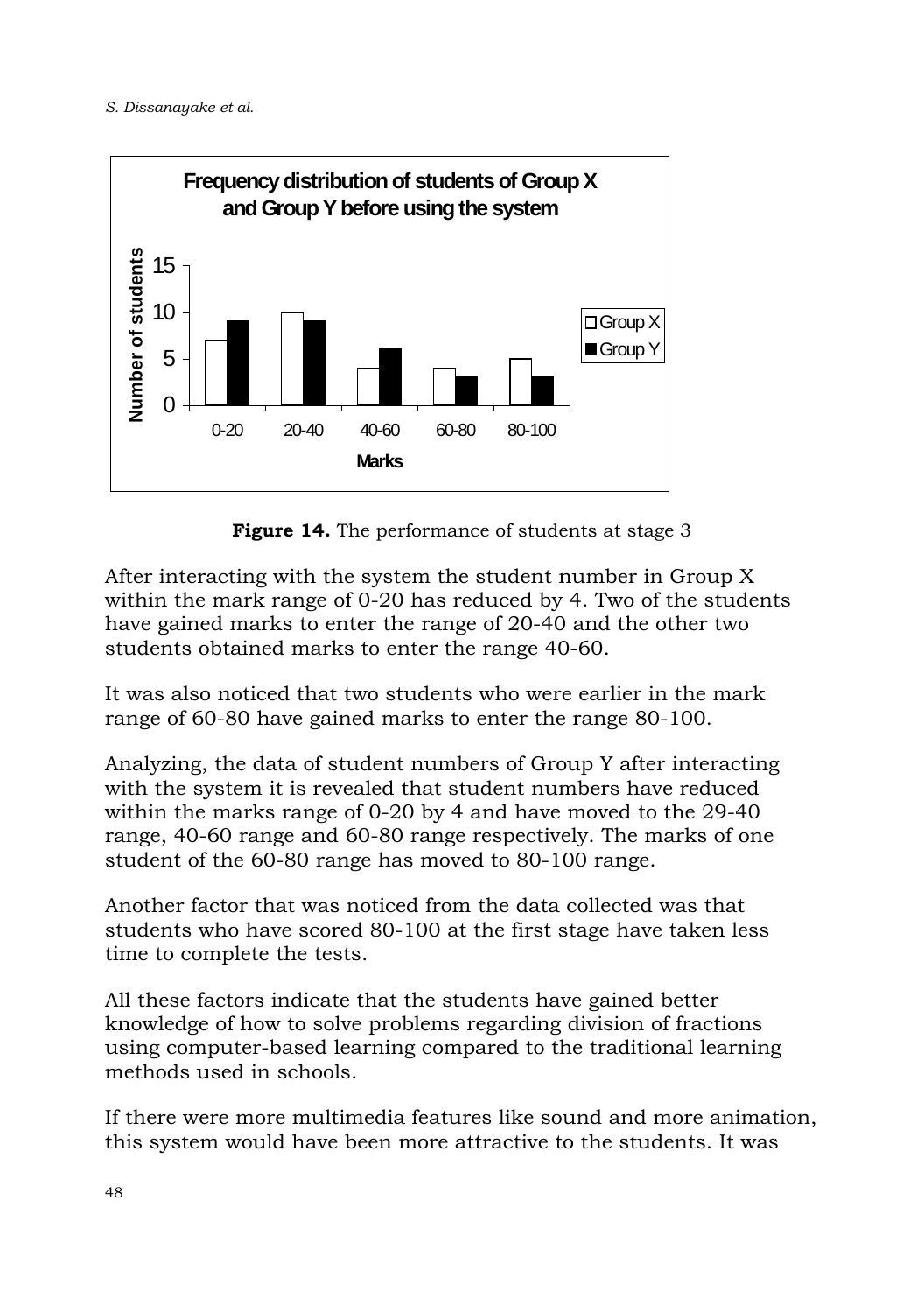revealed by the teachers that if the language used had been Sinhala it would have been more effective to the students as they are learning the subject in their mother tongue.

### **References**

- Ausubel, D., (1968) *Learning Theories.* Available online at*:*  http://www.csuchico.edu/~ah24/ausubel.htm
- Schutzer, D., (1990) *Artificial Intelligence An Application-Oriented- Approach*. New York: Nostrand Reinhold Company
- Wijetilaka, R.N., (1992). *The report of a survey done to study the difficult areas encountered in mathematics.* Colombo: National Institute of Education.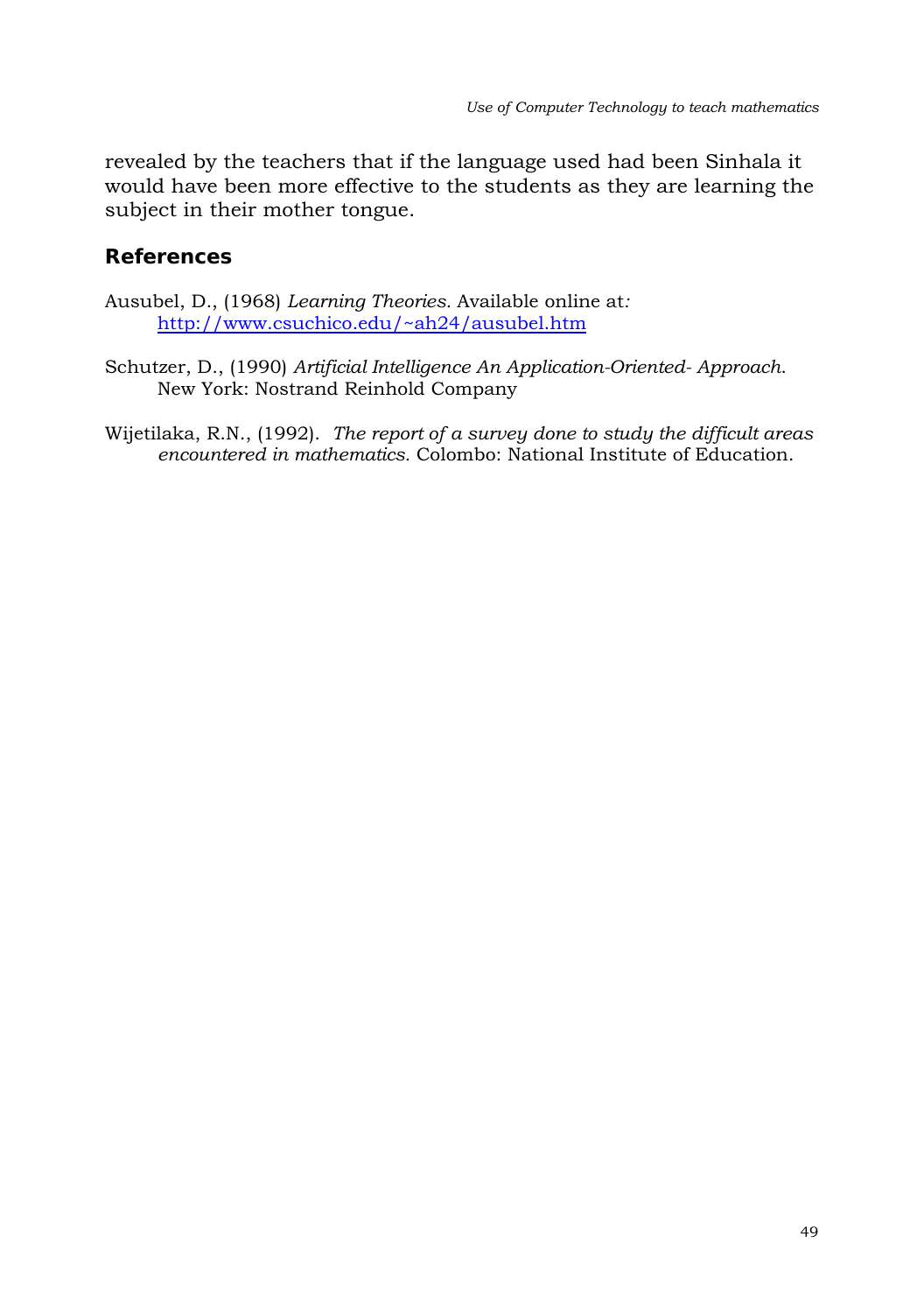# **Appendix A- Test papers given at the three stages**

Stage :1 Test paper:1 Grade : Time :

### Solve the following.

- 1. 5 3  $1\frac{3}{7} \div \frac{2}{3}$
- 2.  $\frac{5}{8} \div 2\frac{1}{2}$ 8  $\frac{3}{2} \div 2\frac{1}{2}$
- 3.  $2\frac{1}{4} \div 1\frac{2}{3}$ 4  $2^{\frac{1}{2}} \div 1^{\frac{2}{3}}$
- 4.  $\left(3\frac{1}{3} \div 2\frac{1}{6}\right) \times \frac{1}{4}$ 1 6  $2^{1}$ 3  $3\frac{1}{2} \div 2\frac{1}{2} \times$ ⎠  $\left(3\frac{1}{2} \div 2\frac{1}{2}\right)$ ⎝  $\left(3\frac{1}{2}\right)$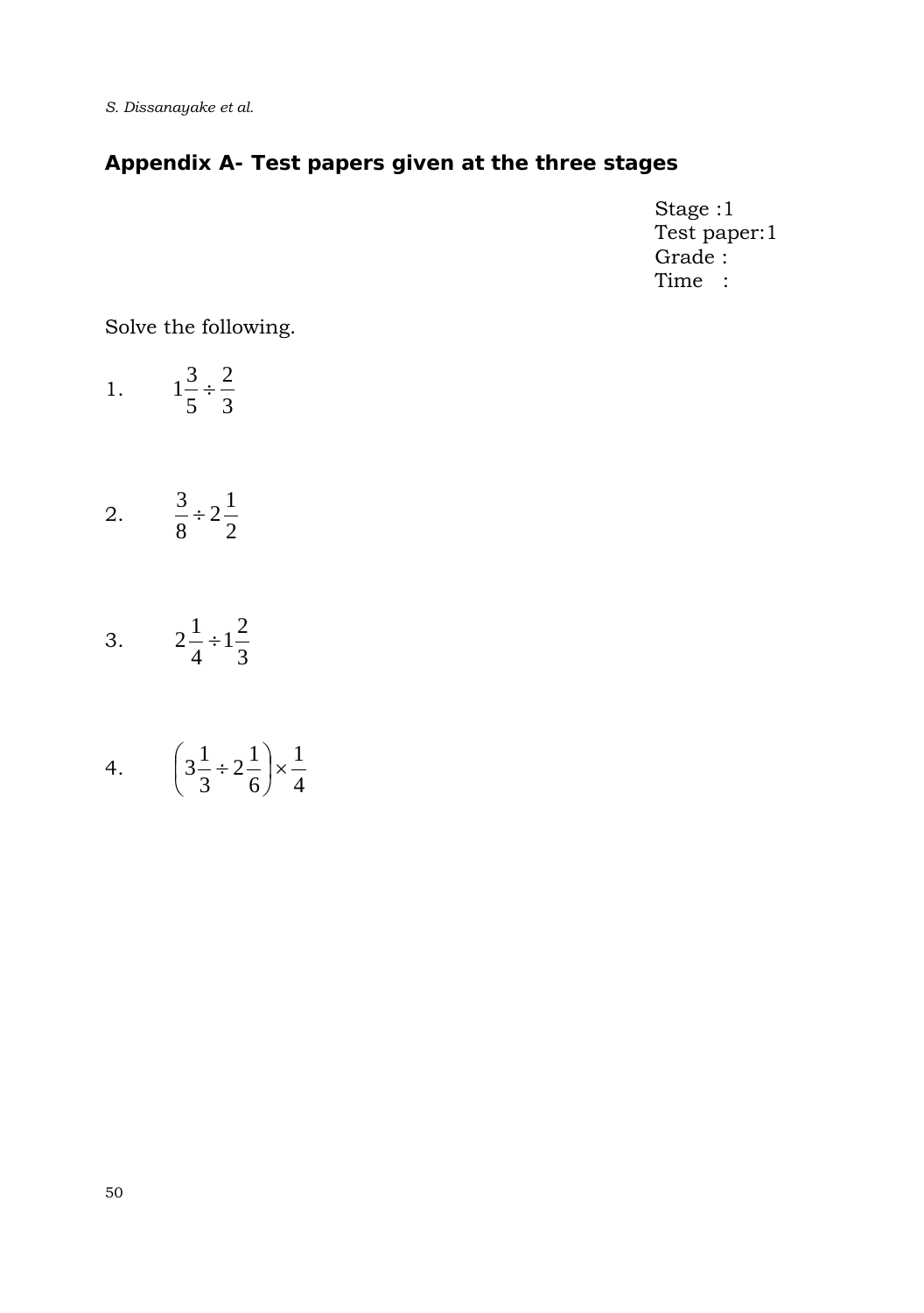# **Appendix B- Test papers given at the three stages**

Stage :2 Test paper:2 Grade : Time :

# Solve the following.

- 1.  $3\frac{1}{4} \div \frac{3}{4}$
- 2.  $\frac{2}{3} \div 2\frac{1}{5}$ 3  $\frac{2}{2} \div 2\frac{1}{2}$
- 3.  $7\frac{1}{2} \div 1\frac{2}{3}$ 2  $7\frac{1}{2} \div 1\frac{2}{3}$
- 4.  $\left(2\frac{1}{4} \div \frac{5}{14}\right) \times 2\frac{1}{7}$  $2\frac{1}{2}$ 14 3 4  $2\frac{1}{4} \div \frac{3}{14}$   $\times$ ⎠  $\left(2\frac{1}{4} \div \frac{3}{14}\right)$ ⎝  $\left(2\frac{1}{\cdot}\right)$